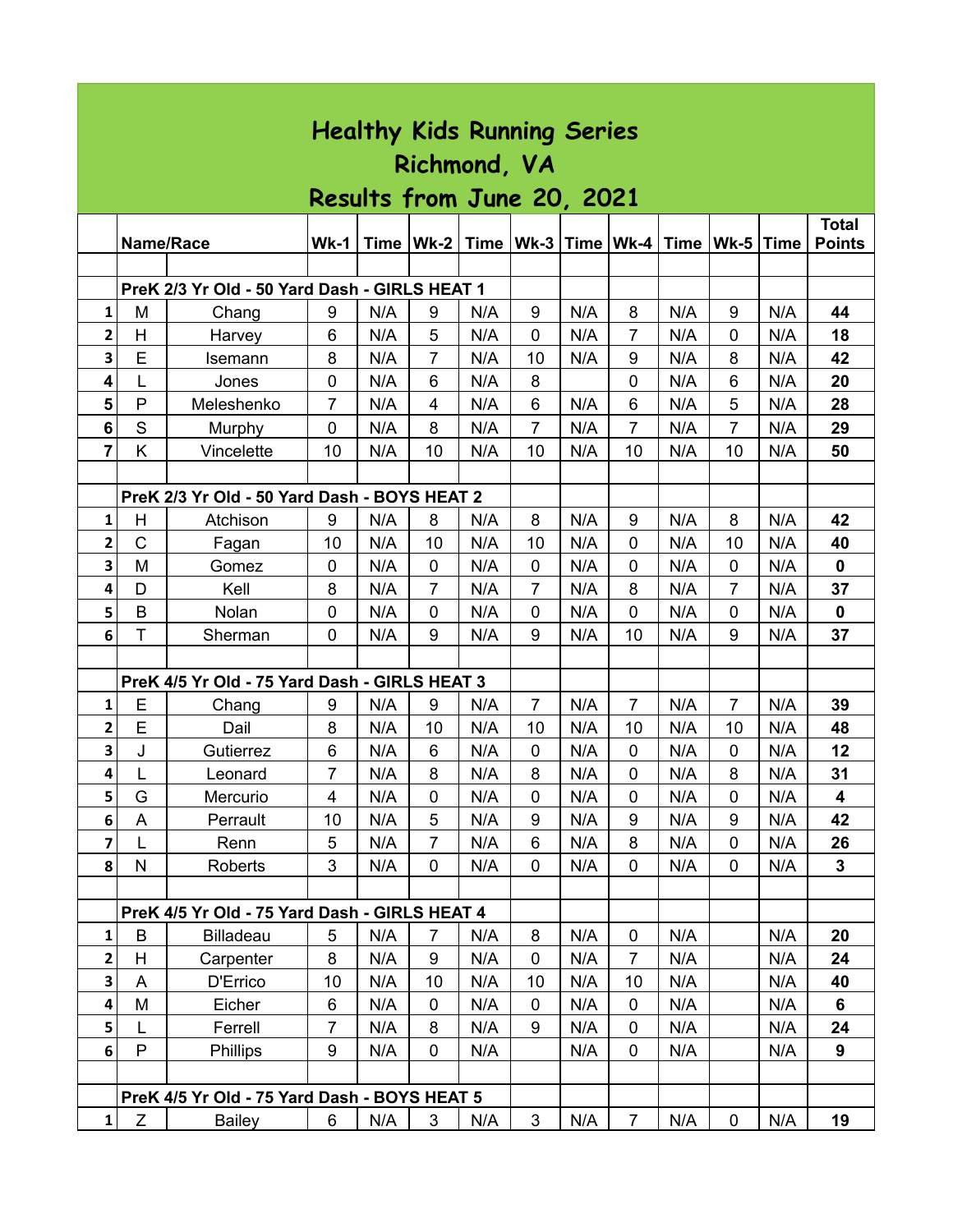| $\overline{\mathbf{2}}$                            | $\mathsf B$             | Harlow                                            | 7              | N/A  | 7                       | N/A  | 8              | N/A  | 8                | N/A  | 8                       | N/A  | 38                      |
|----------------------------------------------------|-------------------------|---------------------------------------------------|----------------|------|-------------------------|------|----------------|------|------------------|------|-------------------------|------|-------------------------|
| 3                                                  | E                       | <b>Hawkins</b>                                    | 0              | N/A  | $6\phantom{1}6$         | N/A  | 4              |      | 0                | N/A  | 5                       | N/A  | 15                      |
| 4                                                  | H                       | Jones                                             | 5              | N/A  | $\overline{2}$          | N/A  | 0              | N/A  | $\pmb{0}$        | N/A  | $\mathbf 0$             | N/A  | $\overline{7}$          |
| 5                                                  | $\overline{\mathsf{H}}$ | Leslie                                            | $\mathbf 0$    | N/A  | $\overline{\mathbf{4}}$ | N/A  | 5              | N/A  | $\mathbf 0$      | N/A  | $\mathbf 0$             | N/A  | $\mathbf{9}$            |
| 6                                                  | L                       | Meleshenko                                        | 9              | N/A  | 9                       | N/A  | 9              | N/A  | 9                | N/A  | 9                       | N/A  | 45                      |
| 7                                                  | $\overline{C}$          | Santos                                            | 0              | N/A  | 5                       | N/A  | 6              | N/A  | $\mathbf 0$      | N/A  | $6\phantom{1}$          | N/A  | 17                      |
| 8                                                  | $\sf B$                 | Sherman                                           | 8              | N/A  | 8                       | N/A  | 7              | N/A  | 0                | N/A  | $\overline{7}$          | N/A  | 30                      |
| 9                                                  | T                       | Trammell                                          | 10             | N/A  | 10                      | N/A  | 10             | N/A  | 10               | N/A  | 10                      | N/A  | 50                      |
|                                                    |                         |                                                   |                |      |                         |      |                |      |                  |      |                         |      |                         |
| PreK 4/5 Yr Old - 75 Yard Dash - BOYS HEAT 6       |                         |                                                   |                |      |                         |      |                |      |                  |      |                         |      |                         |
| 1                                                  | J                       | <b>Brush</b>                                      | 4              | N/A  | 0                       | N/A  | 5              | N/A  | $\overline{7}$   | N/A  | 5                       | N/A  | 21                      |
| 2                                                  | J                       | Elliott                                           | 10             | N/A  | $\overline{7}$          | N/A  | 8              | N/A  | 8                | N/A  | 8                       | N/A  | 41                      |
| 3                                                  | D                       | Kossack                                           | 6              | N/A  | $\mathbf 0$             | N/A  | $\overline{7}$ | N/A  | 0                | N/A  | $6\phantom{1}$          | N/A  | 19                      |
| 4                                                  | F                       | Lam                                               | 3              | N/A  | 5                       | N/A  | 4              | N/A  | 0                | N/A  | $\mathbf 0$             | N/A  | 12                      |
| 5                                                  | J                       | Pearson                                           | 9              | N/A  | 9                       | N/A  | $\overline{0}$ | N/A  | 0                | N/A  | 10                      | N/A  | 28                      |
| 6                                                  | $\mathsf{P}$            | Proffitt                                          | $\overline{7}$ | N/A  | 10                      | N/A  | 10             | N/A  | 10               | N/A  | $\boldsymbol{9}$        | N/A  | 46                      |
| 7                                                  | N                       | <b>Stewart</b>                                    | 8              | N/A  | $\overline{7}$          | N/A  | 9              | N/A  | $\boldsymbol{9}$ | N/A  | $\overline{7}$          | N/A  | 40                      |
| 8                                                  | $\mathsf C$             | Weyant                                            | 5              | N/A  | $\,6\,$                 | N/A  | 0              | N/A  | $\pmb{0}$        | N/A  | $\mathbf 0$             | N/A  | 11                      |
|                                                    |                         |                                                   |                |      |                         |      |                |      |                  |      |                         |      |                         |
| Kindergarten & 1st Grade - 1/4 Mile - GIRLS HEAT 7 |                         |                                                   |                |      |                         |      |                |      |                  |      |                         |      |                         |
| 1                                                  | $\mathsf{C}$            | Case                                              | 5              | 2:07 | $\mathbf 0$             | N/A  | $\mathbf 0$    | N/A  | $\mathbf 0$      | N/A  | $\mathbf 0$             | N/A  | 5                       |
| 2                                                  | E                       | Hancock                                           | 7              | 1:58 | $\mathbf 0$             | N/A  | 5              | 2:10 | 8                | 1:57 | $\mathbf 0$             | N/A  | 20                      |
| 3                                                  | Κ                       | Hargrove                                          | 3              | 2:10 | $\overline{7}$          | 2:07 | $\overline{7}$ | 2:03 | 6                | 2:18 | 5                       | 2:21 | 28                      |
| 4                                                  | H                       | Harlow                                            | 1              | 2:26 | 1                       | N/A  | $\overline{2}$ | 2:40 | 6                | N/A  | $\overline{\mathbf{4}}$ | N/A  | 14                      |
| 5                                                  | M                       | Harlow                                            | $\overline{2}$ | 2:24 | $\overline{4}$          | 2:14 | 3              | 2:38 | 5                | 2:26 | $6\phantom{1}$          | 2:20 | 20                      |
| 6                                                  | H                       | Harvey                                            | 8              | 1:53 | 8                       | 1:41 | 8              | 1:40 | 9                | 1:37 | $\boldsymbol{9}$        | 1:38 | 42                      |
| $\overline{\mathbf{z}}$                            | L                       | Hawke                                             | 9              | 1:48 | 9                       | 1:41 | 9              | 1:39 | 0                | N/A  | $\mathbf 0$             | N/A  | 27                      |
| 8                                                  | M                       | Lam                                               | 6              | 2:07 | 6                       | 2:21 | 4              | 2:35 | 0                | N/A  | 0                       | N/A  | 16                      |
| 9                                                  | ES                      | Lewis                                             | $\pmb{0}$      | N/A  | $\overline{2}$          | 5:25 | 0              | N/A  | $\pmb{0}$        | N/A  | 0                       | N/A  | $\overline{\mathbf{2}}$ |
| 10                                                 | $\mathsf C$             | Perrault                                          | 4              | 2:08 | 5                       | 2:12 | 6              | 2:07 | $\overline{7}$   | 2:13 | 7                       | 2:10 | 29                      |
| 11                                                 | $\mathsf{P}$            | Philips                                           | 1              | N/A  | 3                       | 2:33 | 0              | N/A  | 4                | 2:27 | $\mathbf 0$             | N/A  | 8                       |
| 12                                                 | E                       | Sherman                                           | 10             | 1:46 | 10                      | 1:38 | 10             | 1:36 | 10               | 1:36 | 10                      | 1:32 | 50                      |
| 13                                                 | J                       | Hill                                              | 0              | N/A  | $\mathbf 0$             | N/A  | $\mathbf 0$    | N/A  | 3                | 2:31 | 8                       | 2:09 | 11                      |
|                                                    |                         |                                                   |                |      |                         |      |                |      |                  |      |                         |      |                         |
|                                                    |                         | Kindergarten & 1st Grade - 1/4 Mile - BOYS HEAT 8 |                |      |                         |      |                |      |                  |      |                         |      |                         |
| $\mathbf 1$                                        | ${\sf N}$               | D'Errico                                          | 8              | 1:48 | 6                       | 1:51 | 7              | 1:50 | 6                | 1:51 | 5                       | 2:34 | 32                      |
| $\mathbf{2}$                                       | Q                       | Gordon                                            | 0              | N/A  | $\overline{2}$          | 2:13 | 0              | N/A  | 0                | N/A  | 0                       | N/A  | $\mathbf{2}$            |
| 3                                                  | $\mathsf C$             | Harlow                                            | 6              | 1:55 | 9                       | 1:42 | 8              | 1:48 | 8                | 1:45 | 9                       | 1:41 | 40                      |
| 4                                                  | P                       | Harlow                                            | 7              | 1:53 | 5                       | 1:52 | 6              | 1:59 | 5                | 2:02 | 8                       | 1:45 | 31                      |
| 5                                                  | G                       | Hurst                                             | 0              | N/A  | 4                       | 2:00 | 0              | N/A  | 0                | N/A  | $\mathbf 0$             | N/A  | 4                       |
| 6                                                  | T                       | Isemann                                           | 5              | 2:02 | 3                       | 2:07 | 5              | 2:01 | 4                | 2:05 | 6                       | 2:05 | 23                      |
| $\overline{\mathbf{z}}$                            | J                       | McFaden                                           | 9              | 1:41 | 8                       | 1:43 | 9              | 1:39 | 9                | 1:38 | $\overline{0}$          | N/A  | 35                      |
| 8                                                  | V                       | Owen                                              | 1              | N/A  | 7                       | 1:46 | 0              | N/A  | 7                | 1:50 | 7                       | 1:48 | 22                      |
| $\mathbf{9}$                                       | L                       | Trammell                                          | 10             | 1:35 | 10                      | 1:38 | 10             | 1:39 | 10               | 1:38 | 10                      | 1:36 | 50                      |
| 10                                                 | A                       | <b>Wilkins-Quinones</b>                           | 0              | N/A  | $\mathbf 0$             | N/A  | 0              | N/A  | 0                | N/A  | 0                       | N/A  | $\pmb{0}$               |
|                                                    |                         |                                                   |                |      |                         |      |                |      |                  |      |                         |      |                         |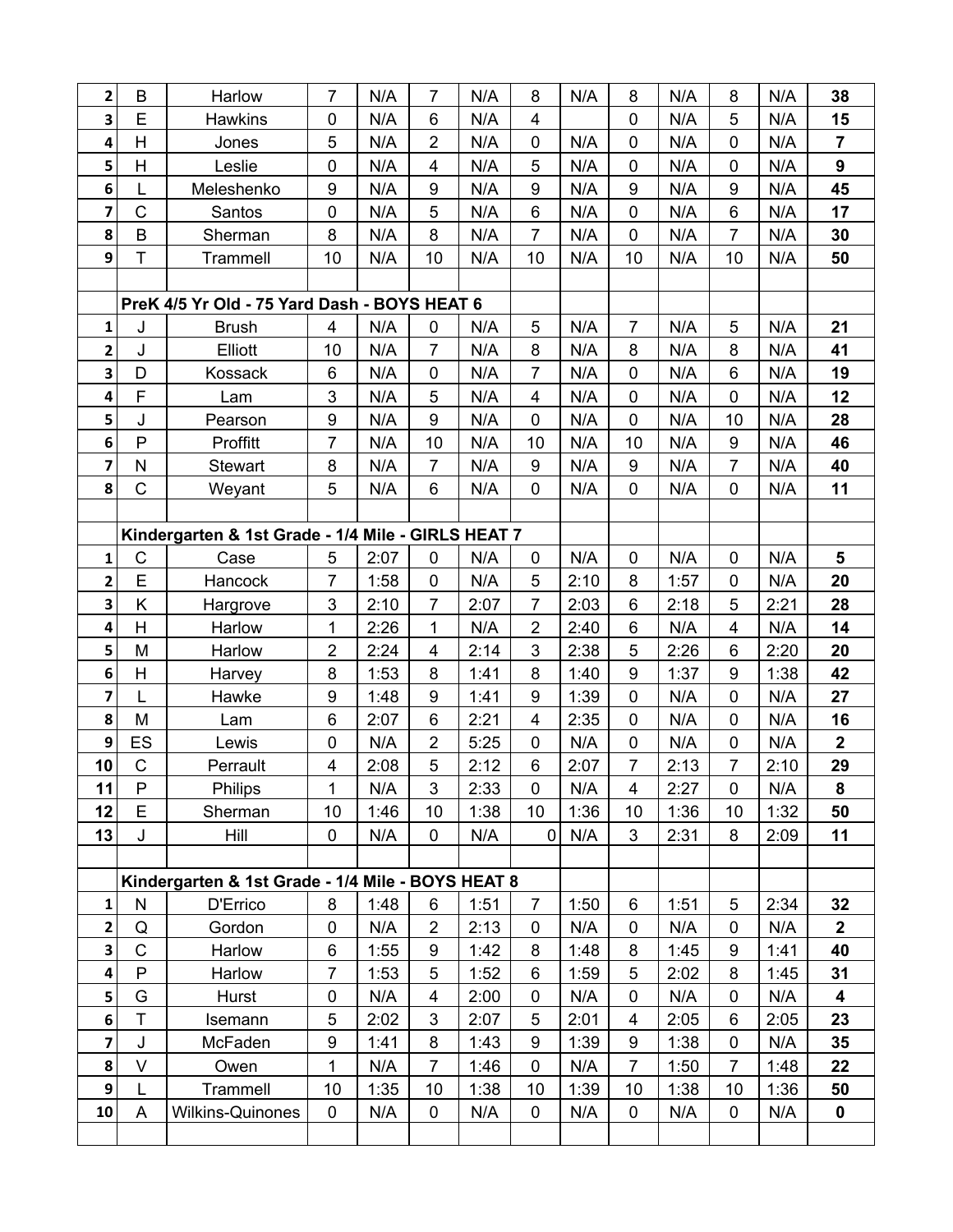|                         | Kindergarten & 1st Grade - 1/4 Mile - BOYS HEAT 9 |                                                           |                |      |                         |       |                |      |                         |      |                  |      |                |
|-------------------------|---------------------------------------------------|-----------------------------------------------------------|----------------|------|-------------------------|-------|----------------|------|-------------------------|------|------------------|------|----------------|
| 1                       | $\mathsf{R}$                                      | Kell                                                      | 4              | 2:30 | 4                       | 2:43  | $\overline{4}$ | 2:44 | $\overline{7}$          | 3:01 | 4                | 3:12 | 23             |
| $\overline{\mathbf{2}}$ | Κ                                                 | Kellerman                                                 | 6              | 2:05 | 6                       | 2:07  | $\overline{7}$ | 2:01 | 8                       | 2:05 | $\overline{7}$   | 2:05 | 34             |
| 3                       | $\circ$                                           | Kossack                                                   | 5              | 2:18 | $\mathbf 0$             | N/A   | 6              | 2:08 | $\mathbf 0$             | N/A  | 5                | 2:23 | 16             |
| 4                       | V                                                 | McGraw                                                    | 9              | 1:43 | 9                       | 1:45  | 8              | 1:52 | $\mathbf 0$             | N/A  | $\boldsymbol{9}$ | 1:52 | 35             |
| 5                       | B                                                 | Nolan                                                     | $\mathbf 0$    | N/A  | $\mathbf 0$             | N/A   | $\mathbf 0$    | N/A  | $\mathbf 0$             | N/A  | $\mathbf 0$      | N/A  | $\mathbf 0$    |
| 6                       | D                                                 | Oklopcic                                                  | 10             | 1:38 | 10                      | 1:31  | 10             | 1:36 | 10                      | 1:40 | $\mathbf 0$      | N/A  | 40             |
| 7                       | A                                                 | Pearson                                                   | 8              | 1:47 | $\overline{7}$          | 1:54  | $\mathbf 0$    | N/A  | $\mathbf 0$             | N/A  | 8                | 1:55 | 23             |
| 8                       | G                                                 | Pittman                                                   | 0              | N/A  | 5                       | 2:19  | 5              | 2:15 | 0                       | N/A  | 6                | 2:10 | 16             |
| 9                       | $\mathsf C$                                       | Vincelette                                                | $\overline{7}$ | 1:49 | 8                       | 1:49  | 9              | 1:40 | $\boldsymbol{9}$        | 1:45 | 10               | 1:38 | 43             |
|                         |                                                   |                                                           |                |      |                         |       |                |      |                         |      |                  |      |                |
|                         |                                                   | 2nd & 3rd Grade - 1/2 Mile - GIRLS HEAT 10                |                |      |                         |       |                |      |                         |      |                  |      |                |
| 1                       | J                                                 | Atchison                                                  | 9              | 3:31 | 9                       | 3:31  | 9              | 3:38 | 8                       | 3:36 | 8                | 3:27 | 43             |
| 2                       | J                                                 | <b>Barrett</b>                                            | $\mathbf 0$    | N/A  | 1                       | N/A   | 5              | 7:00 | 5                       | 7:21 | $\mathbf 0$      | N/A  | 11             |
| 3                       | A                                                 | Diatelevi                                                 | 10             | 3:26 | 10                      | 3:20  | 10             | 3:20 | 10                      | 3:20 | 10               | 3:19 | 50             |
| 4                       | J                                                 | Hurst                                                     | $\pmb{0}$      | N/A  | $\mathbf{1}$            | N/A   | $\mathbf 0$    | N/A  | $\mathbf 0$             | N/A  | $\mathbf 0$      | N/A  | 1              |
| 5                       | H                                                 | Leonard                                                   | 8              | 3:38 | $\overline{7}$          | 3:53  | $\overline{7}$ | 4:26 | $\pmb{0}$               | N/A  | $\overline{7}$   | 3:58 | 29             |
| 6                       | K                                                 | Pittman                                                   | $\mathbf 0$    | N/A  | 6                       | 4:10  | 8              | 4:10 | $\overline{7}$          | 4:12 | 6                | 4:01 | 27             |
| 7                       | S                                                 | <b>Ross</b>                                               | $\pmb{0}$      | N/A  | 8                       | 3:33  | $\mathbf 0$    | N/A  | $\boldsymbol{9}$        | 3:33 | $\boldsymbol{9}$ | 3:26 | 26             |
| 8                       | K                                                 | Stewart                                                   | 6              | 4:59 | $\overline{\mathbf{4}}$ | 5:10  | 6              | 5:15 | $\,6$                   | 5:41 | 5                | 5:44 | 27             |
| 9                       | K                                                 | Thompson                                                  | $\overline{7}$ | 4:13 | 5                       | 4:16  | $\mathbf 0$    | N/A  | $\pmb{0}$               | N/A  | $\mathbf 0$      | N/A  | 12             |
|                         |                                                   |                                                           |                |      |                         |       |                |      |                         |      |                  |      |                |
|                         |                                                   | 2nd & 3rd Grade - 1/2 Mile - BOYS HEAT 11 + 12 (COMBINED) |                |      |                         |       |                |      |                         |      |                  |      |                |
| $\mathbf{1}$            | J                                                 | <b>Bailey</b>                                             | 4              | 3:53 | $\overline{2}$          | 4:02  | 6              | 3:53 | 3                       | 3:58 | 5                | 4:10 | 20             |
| $\mathbf{2}$            | $\mathsf{C}$                                      | <b>Bell</b>                                               | $\mathbf 0$    | N/A  | $\mathbf 0$             | N/A   | $\mathbf 0$    | N/A  | $\mathbf 0$             | N/A  | $\mathbf 0$      | N/A  | $\mathbf 0$    |
| 3                       | J                                                 | Gutierrez                                                 | $\overline{2}$ | 4:39 | 1                       | 4:41  | $\mathbf 0$    | N/A  | $\mathbf 0$             | N/A  | $\mathbf 0$      | N/A  | $\mathbf{3}$   |
| 4                       | Κ                                                 | Haley                                                     | 9              | 3:38 | 8                       | 3:29  | 8              | 3:35 | 8                       | 3:32 | 9                | 3:29 | 42             |
| 5                       | $\circ$                                           | Harlow                                                    | 7              | 3:46 | 9                       | 3:29  | 10             | 3:25 | 9                       | 3:30 | 10               | 3:28 | 45             |
| 6                       | $\mathsf{R}$                                      | Hochfelder                                                | 5              | 3:49 | $\overline{\mathbf{4}}$ | 3:48  | 5              | 4:01 | $\overline{7}$          | 3:42 | 8                | 3:43 | 29             |
| 7                       | G                                                 | D'Errico                                                  | 3              | 3:56 | 3                       | 3:59  | 3              | 4:25 | $\overline{\mathbf{4}}$ | 3:54 | 4                | 4:20 | 17             |
| 8                       | ${\sf N}$                                         | Dowdy                                                     | 0              | N/A  | 5                       | 3:43  | 0              | N/A  | $\mathbf 0$             | N/A  | $\mathbf 0$      | N/A  | 5              |
| 9                       |                                                   | Greer                                                     | 6              | 3:49 | 6                       | 3:41  | 4              | 4:06 | 5                       | 3:52 | 6                | 4:10 | 27             |
| 10                      | J                                                 | Greer                                                     | 8              | 3:40 | $\overline{7}$          | 3:33  | $\overline{7}$ | 3:53 | 6                       | 3:46 | $\overline{7}$   | 4:02 | 35             |
| 11                      | J                                                 | Johnson                                                   | $\pmb{0}$      | N/A  | $\mathbf 0$             | N/A   | $\mathbf 0$    | N/A  | 0                       | N/A  | $\mathbf 0$      | N/A  | $\pmb{0}$      |
| 12                      | $\mathsf{N}$                                      | Ozmar                                                     | 10             | 3:32 | 10                      | 3:26  | 9              | 3:26 | 10                      | 3:23 | 0                | N/A  | 39             |
|                         |                                                   |                                                           |                |      |                         |       |                |      |                         |      |                  |      |                |
|                         |                                                   | 4th & 5th Grade - 1 Mile - GIRLS HEAT 13                  |                |      |                         |       |                |      |                         |      |                  |      |                |
| $\mathbf{1}$            | Ε                                                 | Afre                                                      | 9              | 7:27 | 8                       | 7:41  | 9              | 7:42 | 8                       | 7:23 | 8                | 7:48 | 42             |
| $\mathbf{2}$            | E                                                 | Atchison                                                  | 8              | 7:44 | 6                       | 8:25  | 8              | 8:34 | $\overline{7}$          | 8:25 | 7                | 7:56 | 36             |
| $\mathbf{3}$            | P                                                 | <b>Brito</b>                                              | 4              | 9:38 | 4                       | 10:43 |                | N/A  | $\pmb{0}$               | N/A  | $\mathbf 0$      | N/A  | 8              |
| 4                       | E                                                 | Greer                                                     | 6              | 7:58 | $\overline{7}$          | 7:54  | $\overline{7}$ | 8:50 | 6                       | 8:50 | 6                | 9:57 | 32             |
| 5 <sup>1</sup>          | E                                                 | Harlow                                                    | 10             | 6:20 | 10                      | 6:37  | 10             | 6:57 | 10                      | 6:15 | 10               | 6:21 | 50             |
| 6                       | L                                                 | Lam                                                       | 5              | 9:04 | 5                       | 9:48  | 0              | N/A  | 0                       | N/A  | $\mathbf 0$      | N/A  | 10             |
| $\overline{\mathbf{z}}$ | M                                                 | Roever                                                    | $\overline{7}$ | 7:54 | $\mathbf 0$             | N/A   | $\mathbf 0$    | N/A  | $\mathbf 0$             | N/A  | $\mathbf 0$      | N/A  | $\overline{7}$ |
| $\bf{8}$                | A                                                 | Ross                                                      | 0              | N/A  | 9                       | 7:39  | 0              | N/A  | 9                       | 7:17 | 9                | 7:13 | 27             |
|                         |                                                   |                                                           |                |      |                         |       |                |      |                         |      |                  |      |                |